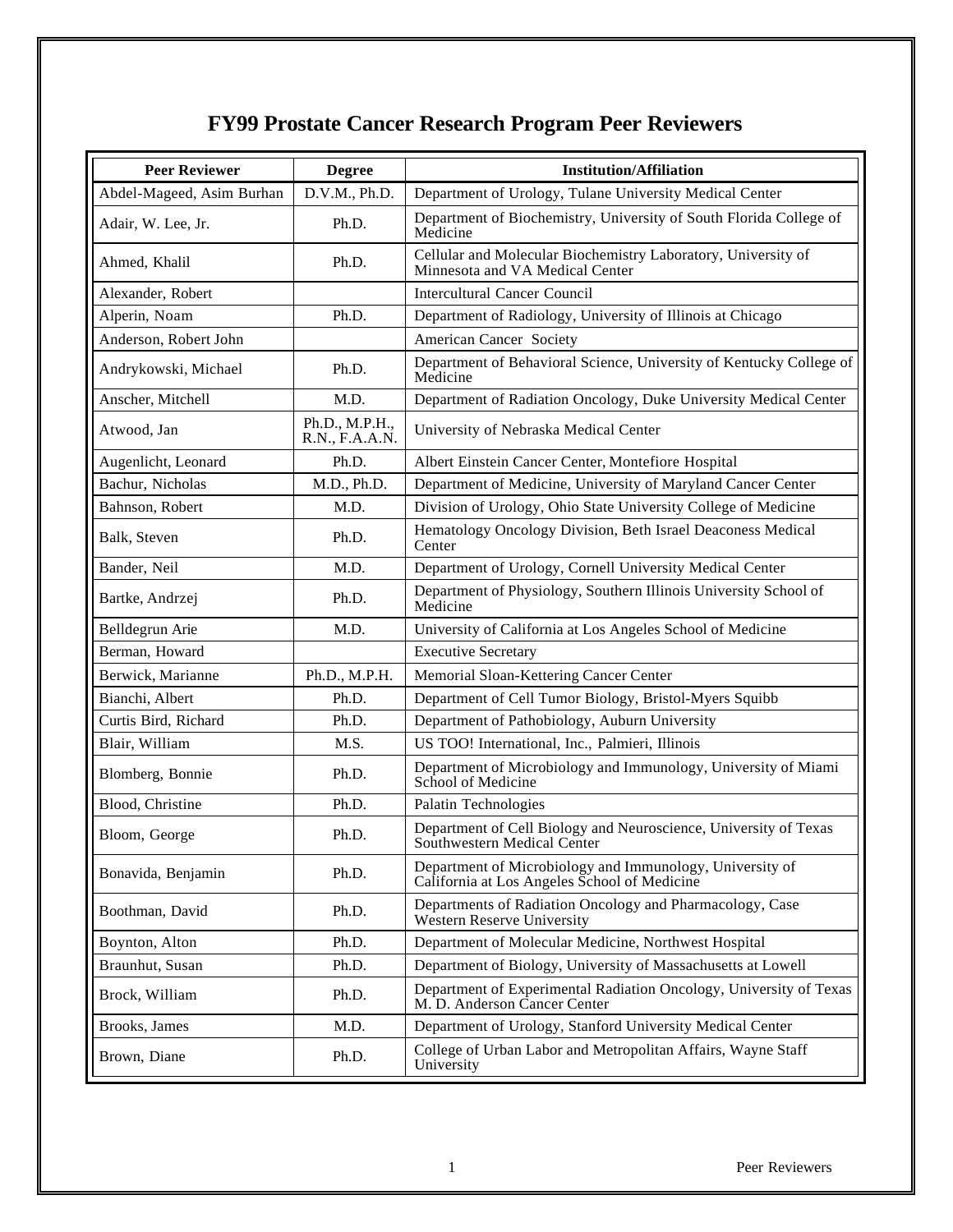| <b>Peer Reviewer</b> | <b>Degree</b> | <b>Institution/Affiliation</b>                                                                                                     |
|----------------------|---------------|------------------------------------------------------------------------------------------------------------------------------------|
| Brown, Terry         | Ph.D.         | Department of Biochemistry, Johns Hopkins University, School of<br>Hygiene and Public Health                                       |
| Bubley, Glenn        | M.D.          | Department of Cancer Biology, Harvard University, Beth Israel<br>Deaconess Medical Center                                          |
| Bump, Edward         | Ph.D.         | Joint Center for Radiation Therapy, Harvard Medical School                                                                         |
| Burnett, Ralph       | J.D.          | <b>National Prostate Cancer Coalition</b>                                                                                          |
| Burnstein, Kerry     | Ph.D.         | Department of Molecular and Cellular Pharmacology, University of<br>Miami School of Medicine                                       |
| Bushman, Wade        | M.D., Ph.D.   | Department of Urology, Northwestern University                                                                                     |
| Buttyan, Ralph       | Ph.D.         | Department of Urology, Columbia University                                                                                         |
| Carey, Robert        | M.B.A.        | Midtown Urology Support Group                                                                                                      |
| Carpten, John        | Ph.D.         | National Human Genome Research Institute                                                                                           |
| Carson, William, III | M.D.          | Ohio State University, James Cancer Hospital                                                                                       |
| Cerhan, James        | M.D., Ph.D.   | Mayo Clinic                                                                                                                        |
| Chai, Karl           | Ph.D.         | Department of Molecular Biology and Microbiology, University of<br>Central Florida                                                 |
| Chamberland, Bert    | Ph.D.         | US TOO! International, Inc., St Joseph's Hospital, Wichita, Kansas                                                                 |
| Chapman, J. Donald   | Ph.D.         | Department of Radiation Oncology, Fox Chase Cancer Center                                                                          |
| Chatterjee, Bandana  | Ph.D.         | Department of Cellular and Structural Biology, University of Texas<br>Health Science Center at San Antonio                         |
| Chavez, Noel         | Ph.D.         | School of Public Health, University of Illinois at Chicago                                                                         |
| Chen, Yong           | Ph.D.         | Department of Pathology, Wayne State University                                                                                    |
| Cheng, Liang         | M.D.          | Department of Pathology and Urology, Indiana University Hospital                                                                   |
| Chrysogelos, Susan   | Ph.D.         | Lombardi Cancer Center, Georgetown University                                                                                      |
| Chung, Leland        | Ph.D.         | Department of Urology, University of Virginia Health Sciences<br>Center                                                            |
| Chung, Theodore      | M.D., Ph.D.   | Department of Radiation Oncology, University of Chicago Hospital                                                                   |
| Cidlowski, John      | Ph.D.         | Laboratory of Signal Transduction, National Institute of<br><b>Environmental Health Sciences</b>                                   |
| Cohen, Michael       | M.D.          | Department of Pathology, University of Iowa College of Medicine                                                                    |
| Cohen, Stanley       | M.D.          | Department of Pathology and Laboratory Medicine, University of<br>Medicine and Dentistry of New Jersey - New Jersey Medical School |
| Cole, David          | M.D.          | Department of Surgery, Medical University of South Carolina                                                                        |
| Conti, Claudio       | D.V.M., Ph.D. | Department of Carcinogenesis, University of Texas M. D. Anderson<br>Cancer Center                                                  |
| Cooke, David, III    | Ph.D.         | Department of Biology, Morehouse College                                                                                           |
| Cooney, Kathleen     | M.D.          | Department of Internal Medicine and Surgery, University of Michigan<br>Medical School                                              |
| Cunha, Gerald        | Ph.D.         | Department of Anatomy, University of California at San Francisco                                                                   |
| D'Arpa, Peter        | Ph.D.         | Department of Biochemistry, Uniformed Services University of the<br><b>Health Sciences</b>                                         |
| Daar, Ira            | Ph.D.         | National Cancer Institute/Frederick Cancer Research and<br>Development Center                                                      |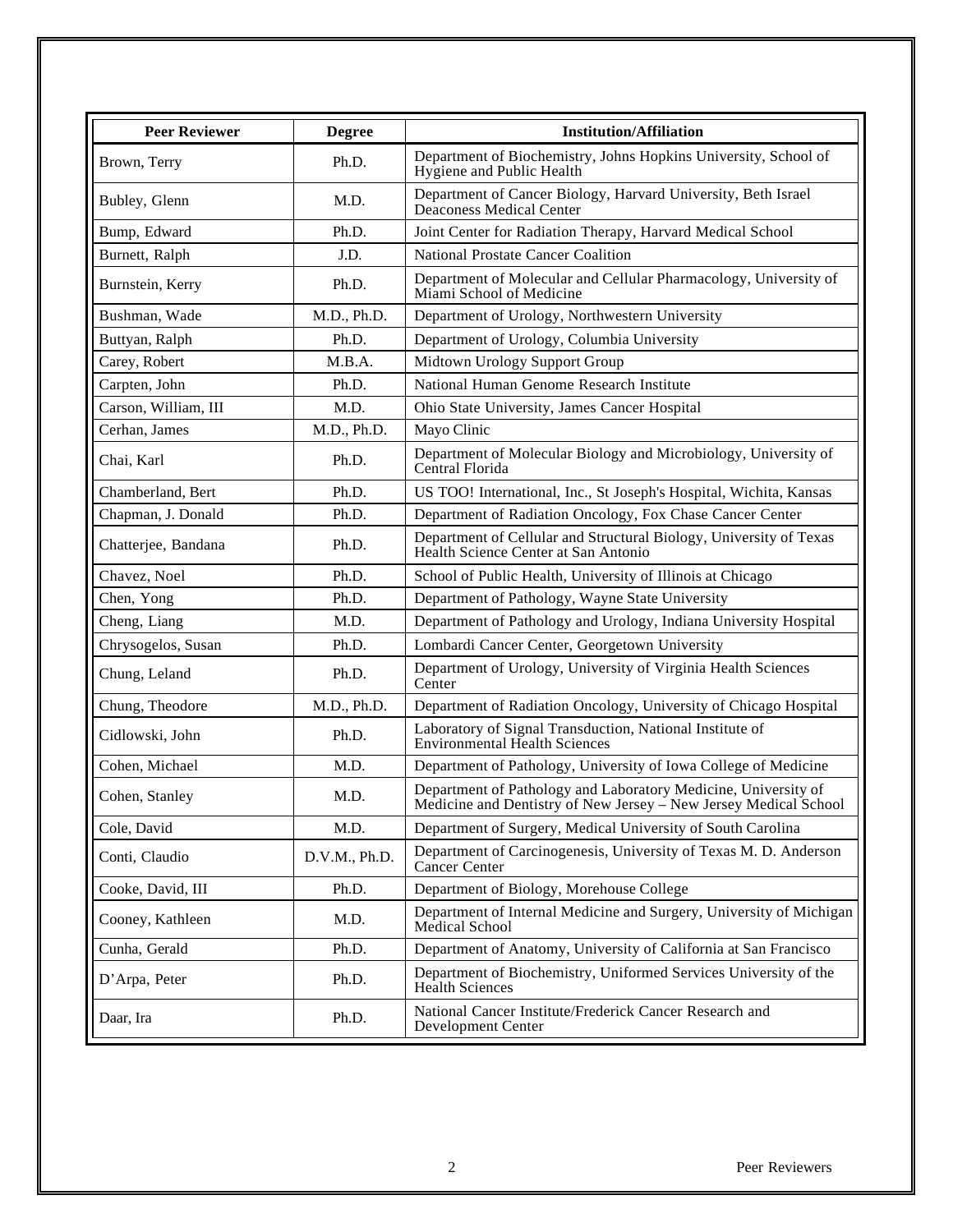| <b>Peer Reviewer</b>     | <b>Degree</b> | <b>Institution/Affiliation</b>                                                                                               |
|--------------------------|---------------|------------------------------------------------------------------------------------------------------------------------------|
| Dahiya, Rajvir           | Ph.D.         | Department of Urology, Veterans' Affairs Medical Center and<br>University of California at San Francisco                     |
| Dale, Allan              | M.D.          | Prostate Cancer Support Group                                                                                                |
| Danks, Mary              | Ph.D.         | Department of Pharmacology, St. Jude Children's Research Hospital                                                            |
| Davis, Alvin, III        | M.D.          | The Center for Blood Research                                                                                                |
| Dehn, William            |               | American Foundation for Urologic Disease                                                                                     |
| deKernion, Jean          | M.D.          | Department of Urology, University of California at Los Angeles<br>School of Medicine                                         |
| DeMayo, Francesco        | Ph.D.         | Department of Cell Biology and Pediatrics, Baylor College of<br>Medicine                                                     |
| DiAugustine, Richard     | Ph.D.         | Laboratory of Molecular Carcinogenesis, National Institute of<br>Environmental Health Sciences/National Institutes of Health |
| Dinney, Colin            | M.D.          | Department of Urology and Cancer Biology, University of Texas<br>M.D. Anderson Cancer Center                                 |
| Djakiew, Daniel          | Ph.D.         | Department of Cell Biology, Georgetown University School of<br>Medicine                                                      |
| Djeu, Julie              | Ph.D.         | Department of Biochemistry and Molecular Biology, University of<br>South Florida College of Medicine                         |
| Dodd, Janice             | Ph.D.         | Department of Physiology, University of Manitoba                                                                             |
| Durand, Ralph            | Ph.D.         | Department of Medical Biophysics, British Columbia Cancer<br><b>Research Center</b>                                          |
| Dyer, Winston            |               | New York Prostate Cancer Community Outreach Project<br>(CAPCURE)                                                             |
| Eickelberg, William      |               | Southeast Wisconsin Regional Cancer Center                                                                                   |
| El-Ashry, Dorraya        | Ph.D.         | Lombardi Cancer Center, Georgetown University                                                                                |
| Epner, Daniel            | M.D.          | Baylor College of Medicine Veterans' Administration Medical Center                                                           |
| Evans, Marilyn           | Ph.D.         | Department of Biochemistry, West Virginia University School of<br>Medicine                                                   |
| Evans, Sydney            | V.M.D.        | Radiation Oncology Research Division, University of Pennsylvania                                                             |
| Feldman, David           | M.D.          | Division of Endocrinology, Stanford University School of Medicine,<br><b>Stanford Medical Center</b>                         |
| Feng, Ziding             | Ph.D.         | Program of Biostatistics and Cancer Prevention Research, Fred<br>Hutchinson Cancer Research Center                           |
| Fine, Robert             | M.D.          | Department of Medicine, Division of Oncology, Columbia University<br>College of Physicians and Surgeons                      |
| Folk, William            | Ph.D.         | Department of Biochemistry, University of Missouri-Columbia                                                                  |
| Franklin, Renty          | Ph.D.         | Department of Craniofacial Biological Sciences, University of<br>Maryland Dental School                                      |
| Freed, John              | Ph.D.         | Division of Basic Immunology, National Jewish Medical and<br><b>Research Center</b>                                          |
| Freeman, Michael         | Ph.D.         | Department of Urology Research, Children's Hospital, Harvard<br><b>Medical School</b>                                        |
| Freytag, Svend           | Ph.D.         | Department of Radiation Oncology, Henry Ford Health System                                                                   |
| Furbert-Harris, Paulette | Ph.D.         | Department of Microbiology, Howard University Cancer Center                                                                  |
| Gabrilovich, Dmitry      | M.D., Ph.D.   | Cancer Center, Loyola University Medical Center                                                                              |
| Gersh, Frederick         |               | American Foundation for Urologic Disease                                                                                     |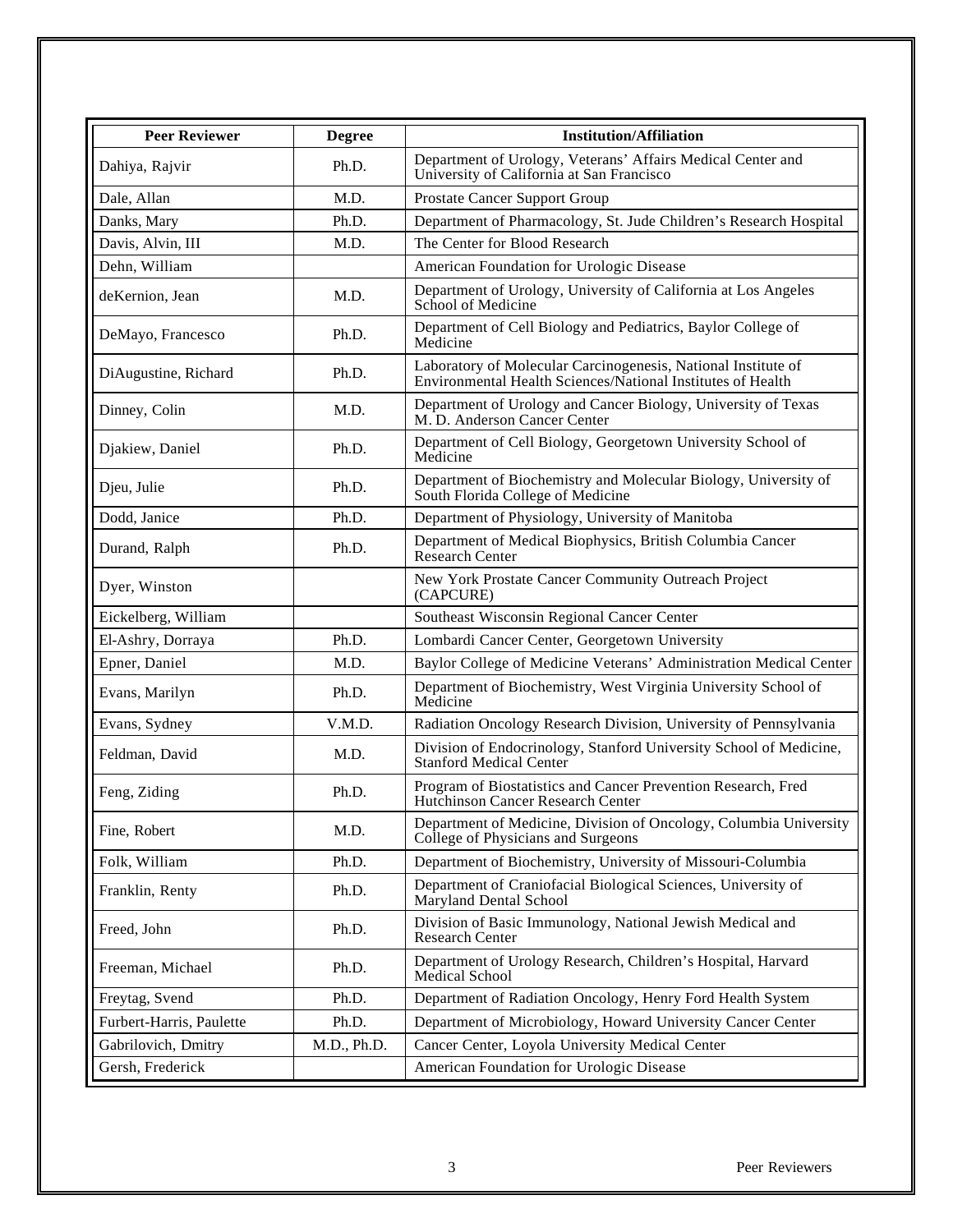| <b>Peer Reviewer</b> | <b>Degree</b> | <b>Institution/Affiliation</b>                                                                         |
|----------------------|---------------|--------------------------------------------------------------------------------------------------------|
| Getzenberg, Robert   | Ph.D.         | Prostate and Urologic Cancer Center, University of Pittsburgh Cancer<br>Institute                      |
| Gimotty, Phyllis     | Ph.D.         | Department of Biostatistics and Epidemiology, University of<br>Pennsylvania School of Medicine         |
| Gladstone, David     | Sc.D.         | Department of Radiation Oncology, Dartmouth-Hitchcock Medical<br>Center                                |
| Gobel, Stephen       | D.D.S.        | <b>Executive Secretary</b>                                                                             |
| Godley, Paul         | M.D., Ph.D.   | Division of Hematology/Oncology, University of North Carolina at<br>Chapel Hill                        |
| Goins, William       | Ph.D.         | Department of Molecular Genetics and Biochemistry, University of<br>Pittsburgh School of Medicine      |
| Gong, Michael        | M.D., Ph.D.   | Department of Urology, Memorial Sloan-Kettering Cancer Center                                          |
| Graff, Jeremy        | Ph.D.         | Eli Lilly and Company                                                                                  |
| Greenberg, Norman    | Ph.D.         | Department of Cell Biology and Urology, Baylor College of Medicine                                     |
| Gregory, Christopher | Ph.D.         | Department of Pediatrics, University of North Carolina School of<br>Medicine                           |
| Griffith, Jeffrey    | Ph.D.         | Department of Biochemistry and Molecular Biology, University of<br>New Mexico School of Medicine       |
| Grimes, James        | M.D.          | Prostate Cancer Survivors' Support Group                                                               |
| Gumerlock, Paul      | Ph.D.         | Division of Hematology/Oncology, University of California at Davis<br><b>Cancer Center</b>             |
| Haas, Gabriel        | M.D.          | Department of Urology, State University of New York at Syracuse                                        |
| Haffty, Bruce        | M.D.          | Department of Therapeutic Radiology, Yale University School of<br>Medicine                             |
| Hamelburg, Emanuel   |               | Longwood Medical Area Prostate Cancer Support Group                                                    |
| Harris, Randall      | M.D., Ph.D.   | School of Public Health, Ohio State University                                                         |
| Harrison, Robert     | M.D.          | Endocrinology Division, University of Rochester                                                        |
| Hayward, Simon       | Ph.D.         | Department of Urology, University of California at San Francisco                                       |
| Helferich, William   | Ph.D.         | Department of Food Science and Nutrition, University of Illinois                                       |
| Helman, Sandy        | Ph.D.         | <b>Executive Secretary</b>                                                                             |
| Heston, Warren       | Ph.D.         | Memorial Sloan-Kettering Cancer Center                                                                 |
| Hill, Colin          | Ph.D.         | Department of Radiation Oncology, University of Southern California<br>School of Medicine              |
| Ho, Shuk-Mei         | Ph.D.         | Department of Surgery, Division of Urology, University of<br><b>Massachusetts Medical School</b>       |
| Hoopes, P. Jack      | D.V.M., Ph.D. | Department of Surgery/Radiation Oncology, Dartmouth Medical<br>School                                  |
| Horowitz, Jonathan   | Ph.D.         | Department of Anatomy, Physiology, and Radiology, North Carolina<br><b>State University</b>            |
| Huppi, Konrad        | Ph.D.         | Laboratory of Genetics, National Cancer Institute, National Institutes<br>of Health                    |
| Ip, Clement          | Ph.D.         | Department of Experimental Pathology, Roswell Park Cancer<br>Institute                                 |
| Isaacs, John         | Ph.D.         | Oncology Center, Division of Experimental Therapeutics, Johns<br>Hopkins University School of Medicine |
| Ittmann, Michael     | M.D., Ph.D.   | <b>Houston VA Medical Center</b>                                                                       |
| Jackson, Fleda       | Ph.D.         | Department of Epidemiology, Emory University                                                           |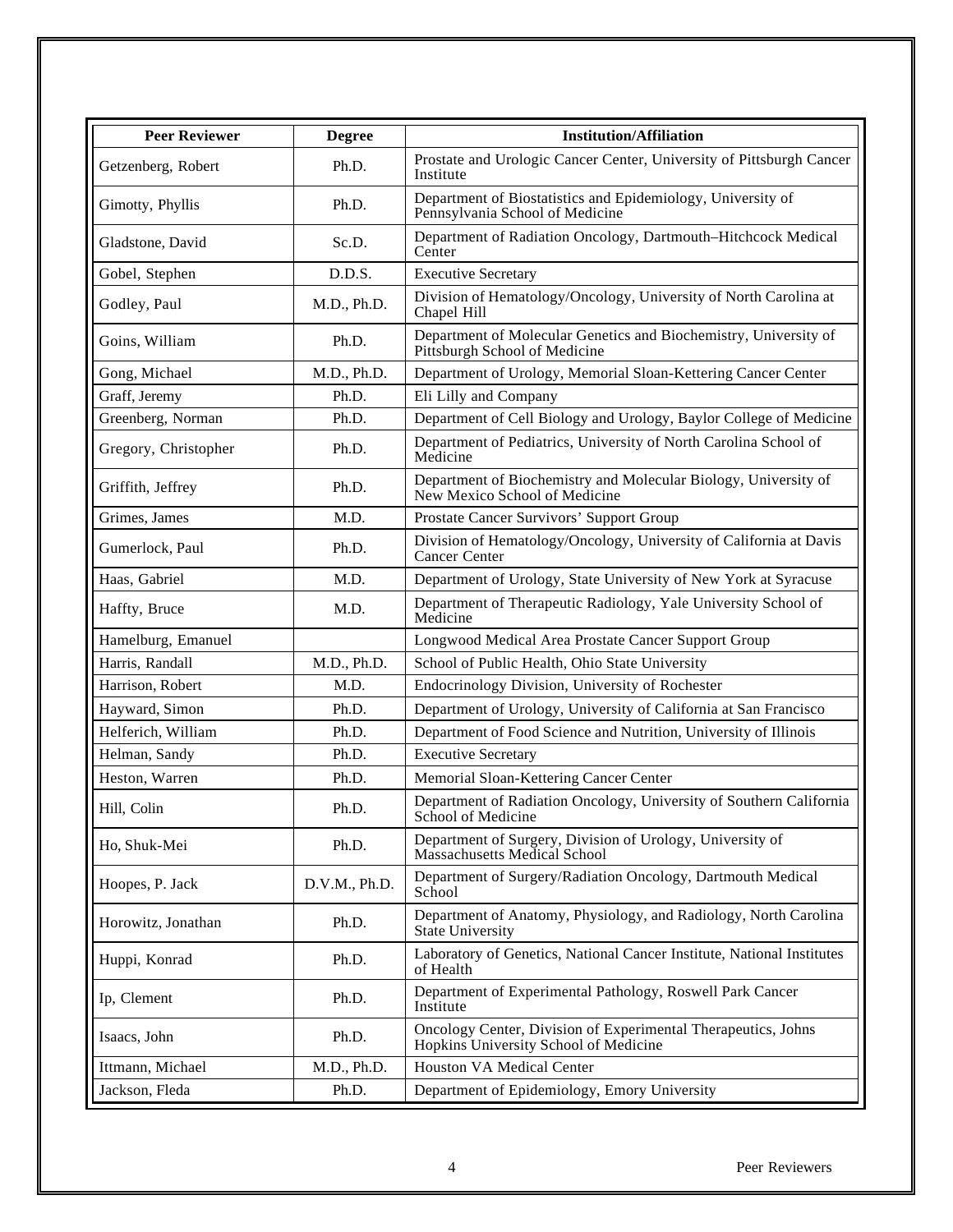| <b>Peer Reviewer</b>     | <b>Degree</b> | <b>Institution/Affiliation</b>                                                                                         |
|--------------------------|---------------|------------------------------------------------------------------------------------------------------------------------|
| Jarrard, David           | M.D.          | Department of Surgery, Division of Urology, University of Wisconsin                                                    |
| Johnson, Carolyn         | Ph.D.         | Department of Community Health Sciences, Tulane University,<br>School of Public Health and Tropical Medicine           |
| Jones, Beth Anne         | Ph.D., M.P.H. | Department of Epidemiology and Public Health, Yale University<br>School of Medicine                                    |
| Kao, Chinghai            | Ph.D.         | Department of Urology, University of Virginia Health Sciences<br>Center                                                |
| Kazmierczak, Eugene      |               | Anne Arundel Medical Center Prostate Cancer Support Group                                                              |
| Keith, Verna             | Ph.D.         | Department of Sociology, Arizona State University                                                                      |
| Keller, Jonathan         | Ph.D.         | Intramural Research and Support Program, National Cancer Institute<br>Frederick Cancer Research and Development Center |
| Kern, Francis            | Ph.D.         | Department of Molecular Oncology, Southern Research Institute                                                          |
| Killary, Ann             | Ph.D.         | Division of Pathology and Laboratory Medicine, University of Texas<br>M. D. Anderson Cancer Center                     |
| Kinniburgh, Alan         | Ph.D.         | Department of Cancer Genetics, Roswell Park Cancer Institute                                                           |
| Kleinman, Hynda          | Ph.D.         | National Institute of Dental and Cranio-facial Research, National<br>Institutes of Health                              |
| Krohn, Kenneth           | Ph.D.         | Department of Radiology, University of Washington Medical Center                                                       |
| Kuban, Deborah           | M.D.          | Department of Radiation Oncology, Eastern Virginia Medical School                                                      |
| Kubo, Ralph              | Ph.D.         | Department of Cytokines, BD PharMingen                                                                                 |
| Kubrin, Alan             | Sc.D.         | Family Health Council, Inc.                                                                                            |
| Kuchta, Robert           | Ph.D.         | Department of Chemistry and Biochemistry, University of Colorado<br>at Boulder                                         |
| Kurhanewicz, John, Jr.   | Ph.D.         | Department of Radiology, University of California at San Francisco                                                     |
| Kwon, Eugene             | M.D.          | Cardinal Bernadine Cancer Center, Loyola University Medical Center                                                     |
| Lamb, Dolores            | Ph.D.         | <b>Baylor College of Medicine</b>                                                                                      |
| Lamm, Donald             | M.D.          | Department of Urology, West Virginia University Health Science<br>Center                                               |
| Lamph, William           | Ph.D.         | Retinoid Research, Ligand Pharmaceuticals, Inc.                                                                        |
| Lannigan-Macara, Deborah | Ph.D.         | University of Virginia                                                                                                 |
| Laybourn, Paul           | Ph.D.         | Department of Biochemistry and Molecular Biology, Colorado State<br>University                                         |
| Lazebnik, Yuri           | Ph.D.         | Cold Spring Harbor Laboratory                                                                                          |
| Lee, Chung               | Ph.D.         | Department of Urology, Northwestern University Medical School                                                          |
| Lee, Chung               | M.D.          | Department of Therapeutic Radiology/Radiation Oncology,<br>University of Minnesota Hospital                            |
| Lee, Sam                 | Ph.D.         | Department of Medicine, Harvard Institutes of Medicine/Beth Israel<br>Deaconess Medical Center                         |
| Leitgeb, Donald          |               | US TOO! International, Inc.                                                                                            |
| Leong, Lucille           | M.D.          | Department of Medical Oncology and Experimental Therapeutics,<br>City of Hope National Medical Center                  |
| Leslie, J. Paul          | Ph.D.         | <b>Ochsner Cancer Institute</b>                                                                                        |
| Levine, Alice            | M.D.          | Department of Medicine, Division of Endocrinology, Mount Sinai<br>Medical Center                                       |
| Liebhaber, Stephen       | M.D.          | Department of Genetics, University of Pennsylvania Medical School                                                      |
| Lipkus, Isaac Marcelo    | Ph.D.         | Duke University Medical Center                                                                                         |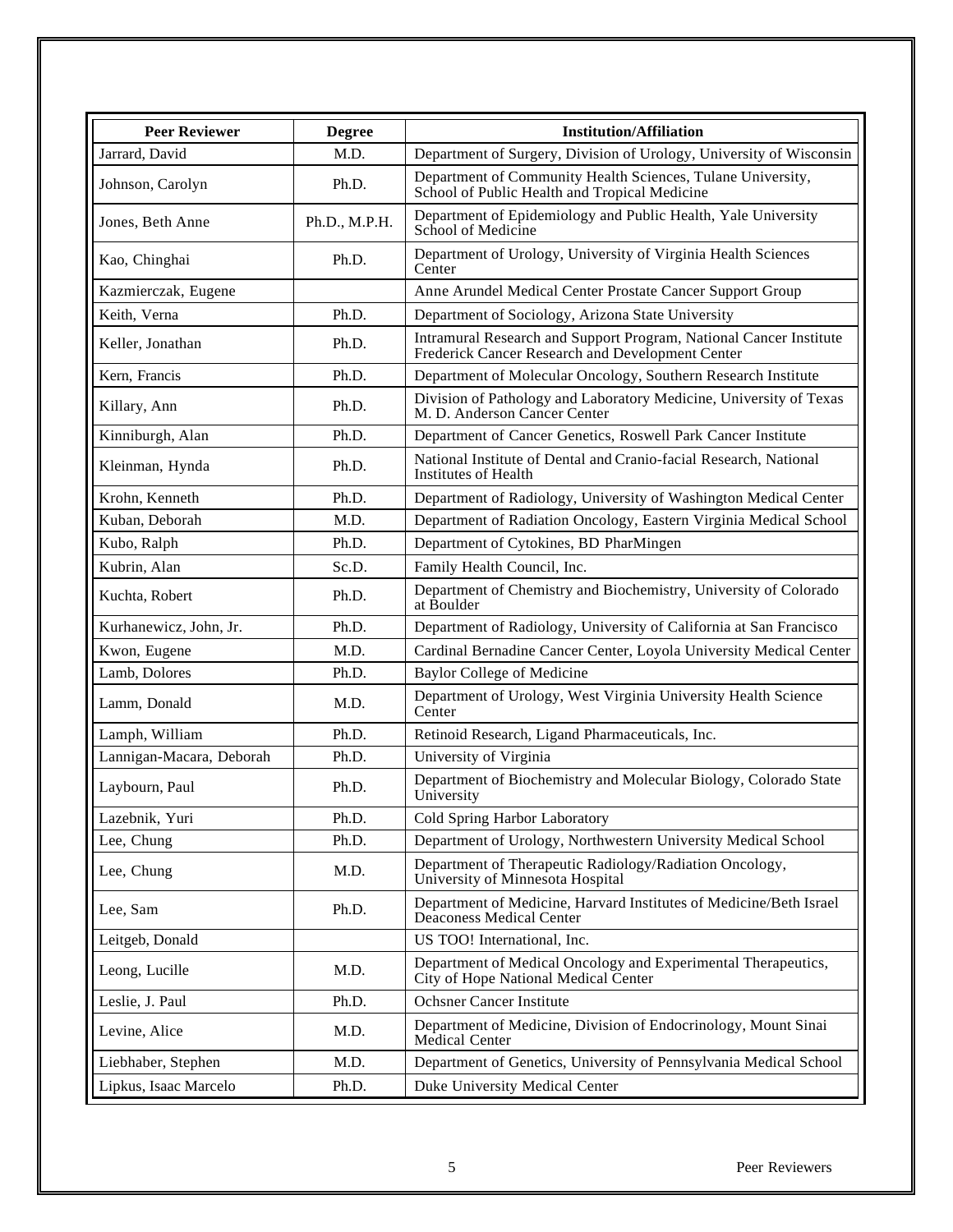| <b>Peer Reviewer</b>    | <b>Degree</b>      | <b>Institution/Affiliation</b>                                                                                                   |
|-------------------------|--------------------|----------------------------------------------------------------------------------------------------------------------------------|
| Liu, Brian              | Ph.D.              | Department of Urology, Brigham and Women's Hospital                                                                              |
| Lowery, Dolores         | M.S.               | <b>Executive Secretary</b>                                                                                                       |
| Lubaroff, David         | Ph.D.              | Department of Urology, University of Iowa College of Medicine                                                                    |
| Lum, Clark              | Ph.D.              | <b>Executive Secretary</b>                                                                                                       |
| Lynam, Donald           | Ph.D.              | US TOO! International, Inc., Richmond, Virginia                                                                                  |
| Macoska, Jill           | Ph.D., M.Phil.     | Department of Surgery, Section of Urology, University of Michigan<br>Comprehensive Cancer Center                                 |
| Madden, Kathleen Shaver | Ph.D.              | <b>Executive Secretary</b>                                                                                                       |
| Magnuson, Nancy         | Ph.D.              | Department of Microbiology, Washington State University                                                                          |
| Mandelson, Margaret     | Ph.D., M.P.H.      | Center for Health Studies, Group Health Cooperative of Puget Sound                                                               |
| Mantulin, William       | Ph.D.              | Department of Physics, University of Illinois at Urbana-Champaign                                                                |
| Marengo, Susan Ruth     | Ph.D.              | Department of Urology, Case Western Reserve University School of<br>Medicine                                                     |
| Mark, Hon Fong          | Ph.D.              | <b>KRAM</b> Corporation                                                                                                          |
| Martinez, Andrew        | Ph.D.              | Division of Life Sciences, University of Texas at San Antonio                                                                    |
| Matsunaga, Terry        | Ph.D.,<br>Pharm.D. | Department of Quality and New Product Development, Imarx<br>Pharmaceuticals                                                      |
| Matusik, Robert         | Ph.D.              | Department of Urologic Surgery, Vanderbilt University Medical<br>Center                                                          |
| Maxwell, Annette        | Dr.P.H.            | Jonsson Comprehensive Cancer Center of Public Health, University<br>of California at Los Angeles                                 |
| McBain, John            | Ph.D.              | Research Service, VA Medical Center                                                                                              |
| McBride, William        | Ph.D., Sc.D.       | Department of Radiation Oncology, University of California at Los<br>Angeles Medical Center                                      |
| McCance, Dennis         | Ph.D.              | Department of Microbiology and Immunology, University of<br>Rochester                                                            |
| McConkey, David         | Ph.D.              | Department of Cell Biology, University of Texas M. D. Anderson<br>Cancer Center                                                  |
| McCutchen, Robert       |                    | US TOO! International, Inc., Peoria, Illinois                                                                                    |
| McLesky, Sandra         | Ph.D.              | Lombardi Cancer Center, Georgetown University Medical Center                                                                     |
| Meadows, Gary           | Ph.D.              | Department of Pharmaceutical Sciences, Washington State University<br>College of Pharmacy                                        |
| Meier, Kathryn          | Ph.D.              | Department of Pharmacology, Medical University of South Carolina                                                                 |
| Mercer, W. Edward       | Ph.D.              | Kimmel Cancer Institute, Department of Microbiology and<br>Immunology, Thomas Jefferson University, Jefferson Medical<br>College |
| Meredith, Ruby          | M.D., Ph.D.        | Department of Radiation Oncology, University of Alabama at<br>Birmingham                                                         |
| Mettlin, Curtis         | Ph.D.              | <b>Roswell Park Center Institute</b>                                                                                             |
| Michnovicz, Jon         | M.D., Ph.D.        | Foundation for Preventive Oncology                                                                                               |
| Mills, Charles          |                    | <b>American Cancer Society</b>                                                                                                   |
| Mitchell, William       |                    | US TOO! International, Inc., Nashville, Tennessee                                                                                |
| Mittler, Robert         | Ph.D.              | Department of Autoimmunity and Transplantation, Bristol-Myers<br>Squibb Pharmaceutical Research Institute                        |
| Miyamoto, Shigeki       | Ph.D.              | Department of Pharmacology, University of Wisconsin Medical<br>School                                                            |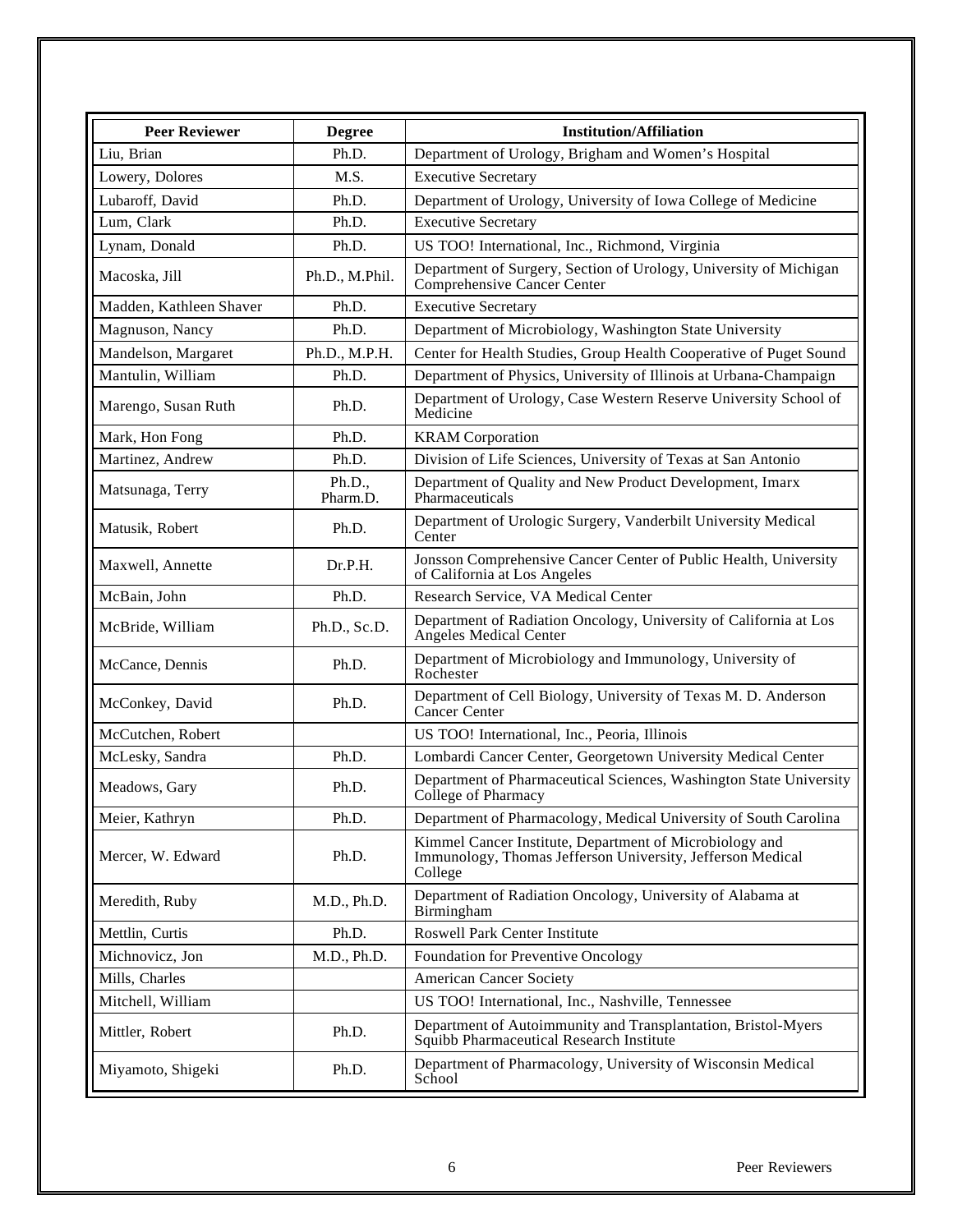| <b>Peer Reviewer</b>  | <b>Degree</b> | <b>Institution/Affiliation</b>                                                                                       |
|-----------------------|---------------|----------------------------------------------------------------------------------------------------------------------|
| Mohler, James         | M.D., Ph.D.   | Departments of Surgery/Urology and Pathology and Laboratory<br>Medicine, University of North Carolina at Chapel Hill |
| Monagle, John         | Ph.D.         | US TOO! International, Inc., Southern New Mexico                                                                     |
| Morris, Patricia      | Ph.D.         | The Population Council                                                                                               |
| Moskaluk, Christopher | M.D., Ph.D.   | Department of Pathology, University of Virginia                                                                      |
| Mulhern, Sally        | Ph.D.         | <b>Executive Secretary</b>                                                                                           |
| Murphy, Gerald        | M.D.          | Pacific Northwest Cancer Foundation/Northwest Hospital                                                               |
| Musgrove, Lewis       |               | American Foundation for Urologic Disease                                                                             |
| Nardulli, Ann         | Ph.D.         | Department of Molecular and Integrative Physiology, University of<br><b>Illinois</b>                                 |
| Nelson, Joel          | M.D.          | Department of Urology, Johns Hopkins Bayview Medical Center                                                          |
| Nelson, William       | M.D., Ph.D.   | Brady Institute of Urology, Johns Hopkins University School of<br>Medicine                                           |
| Newhouse, Jeffrey     | M.D.          | Department of Radiology, Columbia University College of Physicians<br>and Surgeons                                   |
| Nutter, John          | Ph.D.         | <b>Executive Secretary</b>                                                                                           |
| O'Connell, Peter      | Ph.D.         | Baylor Breast Center, Baylor College of Medicine                                                                     |
| Oman, Norm            |               | The Canadian Prostate Cancer Network                                                                                 |
| Pascal, Steven        | Ph.D.         | Department of Biochemistry and Biophysics, University of Rochester<br>Medical Center                                 |
| Pasqualini, Renata    | Ph.D.         | The Burnham Institute                                                                                                |
| Pasternack, Gary      | M.D., Ph.D.   | Division of Molecular Pathology, Johns Hopkins University School of<br>Medicine                                      |
| Peehl, Donna          | Ph.D.         | Department of Urology, Stanford University Medical Center                                                            |
| Pence, Barbara        | Ph.D.         | Texas Tech University Health Sciences Center                                                                         |
| Penn, Linda           | Ph.D.         | Department of Cellular and Molecular Biology, University of<br>Toronto, Ontario Cancer Institute                     |
| Perkins, Raymond      |               | American Foundation for Urologic Disease                                                                             |
| Perz, Catherine       | Ph.D.         | Matrix Consulting and Research                                                                                       |
| Peterson, Gloria      | Ph.D.         | Department of Epidemiology, Johns Hopkins School of Public Health                                                    |
| Pilgrim, Aubrey       | D.C.          | US TOO! International, Inc., Long Beach Memorial Hospital,<br>Long Beach, California                                 |
| Plymate, Stephen      | M.D.          | American Lake Veterans' Administration Medical Center, University<br>of Washington                                   |
| Powers, Kendall       | Ph.D.         | <b>Executive Secretary</b>                                                                                           |
| Pretlow, Thomas       | M.D.          | Institute of Pathology, Case Western Reserve University                                                              |
| Prochownik, Edward    | M.D., Ph.D.   | Division of Hematology and Oncology, Children's Hospital of<br>Pittsburgh                                            |
| Radinsky, Robert      | Ph.D.         | Department of Cancer Biology, University of Texas M. D. Anderson<br>Cancer Center                                    |
| Rangnekar, Vivek      | Ph.D.         | Department of Surgery, Division of Urology, University of Kentucky                                                   |
| Ratliff, Timothy      | Ph.D.         | Department of Urology, University of Iowa                                                                            |
| Raz, Avraham          | Ph.D.         | Wayne State University School of Medicine                                                                            |
| Redpath, John Leslie  | Ph.D.         | Department of Radiation Oncology, University of California at Irvine                                                 |
| Reiter, Robert        | M.D.          | Department of Urology, University of California at Los Angeles<br>School of Medicine                                 |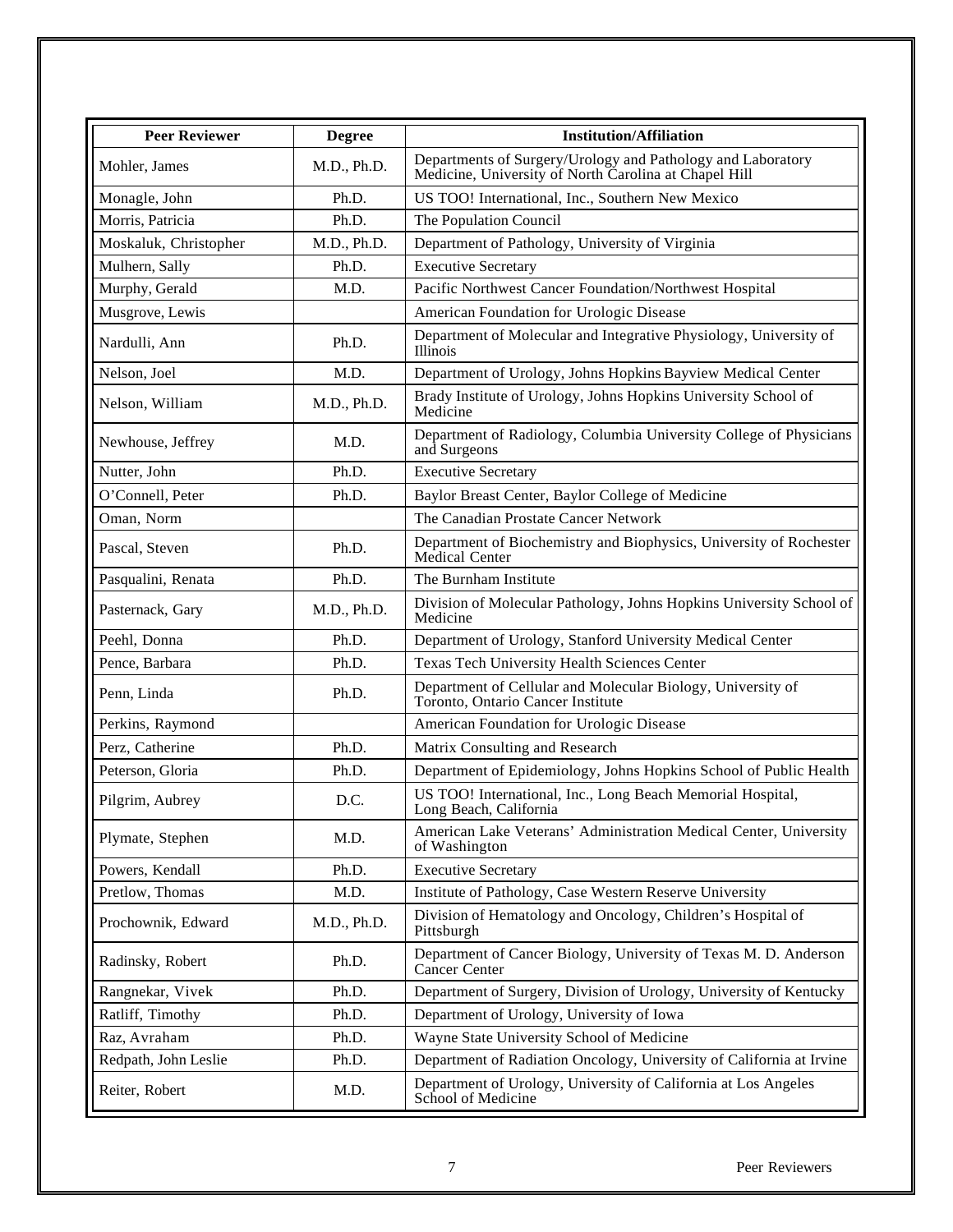| <b>Peer Reviewer</b>     | <b>Degree</b>      | <b>Institution/Affiliation</b>                                                                                                                       |
|--------------------------|--------------------|------------------------------------------------------------------------------------------------------------------------------------------------------|
| Rennie, Paul             | Ph.D.              | Vancouver General Hospital                                                                                                                           |
| Rice, Michael            |                    | University of Michigan Prostate Cancer Education and Support Group                                                                                   |
| Riegel, Anna             | Ph.D.              | Lombardi Cancer Center, Georgetown University Medical Center                                                                                         |
| Rinker-Schaeffer, Carrie | Ph.D.              | Department of Urology, University of Chicago                                                                                                         |
| Robins, Diane            | Ph.D.              | Department of Human Genetics, University of Michigan Medical<br>School                                                                               |
| Roe, Terry               |                    | US TOO! International, Inc.                                                                                                                          |
| Ross, Jeffrey            | M.D.               | Department of Pathology and Laboratory Medicine, Albany Medical<br>College                                                                           |
| Rottman, Fritz           | Ph.D.              | Department of Molecular Biology and Microbiology, Case Western<br>Reserve University School of Medicine                                              |
| Rowley, David            | Ph.D.              | Department of Cell Biology, Baylor College of Medicine                                                                                               |
| Rubin, Jeffrey           | M.D., Ph.D.        | Division of Basic Science - Laboratory of Cell/Molecular Biology,<br>National Institutes of Health - National Cancer Institute                       |
| Sadar, Marianne          | Ph.D.              | Department of Cancer Endocrinology, BC Cancer Agency                                                                                                 |
| Sakr, Wael               | M.D.               | Karmanos Cancer Institute                                                                                                                            |
| Sanda, Martin            | M.D.               | Department of Surgery, University of Michigan                                                                                                        |
| Sandberg, Anna           | Dr.P.H.,<br>M.P.H. | <b>Executive Secretary</b>                                                                                                                           |
| Sarkar, Fazlul           | Ph.D.              | Department of Pathology, Wayne State University School of<br>Medicine                                                                                |
| Sawyers, Charles         | M.D.               | Division of Hematology/Oncology, University of California at Los<br>Angeles School of Medicine                                                       |
| Schrader, William        | Ph.D.              | Ligand Pharmaceuticals, Inc.                                                                                                                         |
| Secrist, John, III       | Ph.D.              | Southern Research Institute                                                                                                                          |
| See, William             | M.D.               | Department of Urology, University of Iowa Hospitals and Clinics                                                                                      |
| Sehgal, Inder            | D.V.M., Ph.D.      | Department of Pharmaceutical Sciences, North Dakota State<br>University – College of Pharmacy                                                        |
| Sellers, William         | M.D.               | Department of Adult Oncology, Dana-Farber Cancer Institute                                                                                           |
| Sens, Donald             | Ph.D.              | Department of Pathology, West Virginia University                                                                                                    |
| Sensibar, Julia          | Ph.D.              | Department of Urology, Northwestern University Medical School                                                                                        |
| Shain, Sydney            | Ph.D.              | Department of Obstetrics and Gynecology, University of Texas<br>Health Science Center at San Antonio                                                 |
| Shen, Michael            | Ph.D.              | Center for Advanced Biotechnology and Medicine, University of<br>Medicine and Dentistry of New Jersey - Robert Wood Johnson<br><b>Medical School</b> |
| Siegal, Gene             | M.D., Ph.D.        | Division of Anatomic Pathology, University of Alabama at<br>Birmingham                                                                               |
| Simons, Jonathan         | M.D.               | Department of Oncology, Division of Medical Oncology, Brady<br>Urological Institute                                                                  |
| Simons, Virgil           |                    | <b>Intercultural Cancer Council</b>                                                                                                                  |
| Skipper, Paul            | Ph.D.              | Division of Bioengineering and Environmental Health, Massachusetts<br>Institute of Technology                                                        |
| Sloan, Norwood, Jr.      |                    | Southern Maryland Hospital                                                                                                                           |
| Sloboda, Walter          | M.A.               | <b>Executive Secretary</b>                                                                                                                           |
| Smith, Allen             | M.S.               | <b>Executive Secretary</b>                                                                                                                           |
| Smith, David             | Ph.D.              | Department of Experimental Pathology, Mayo Foundation                                                                                                |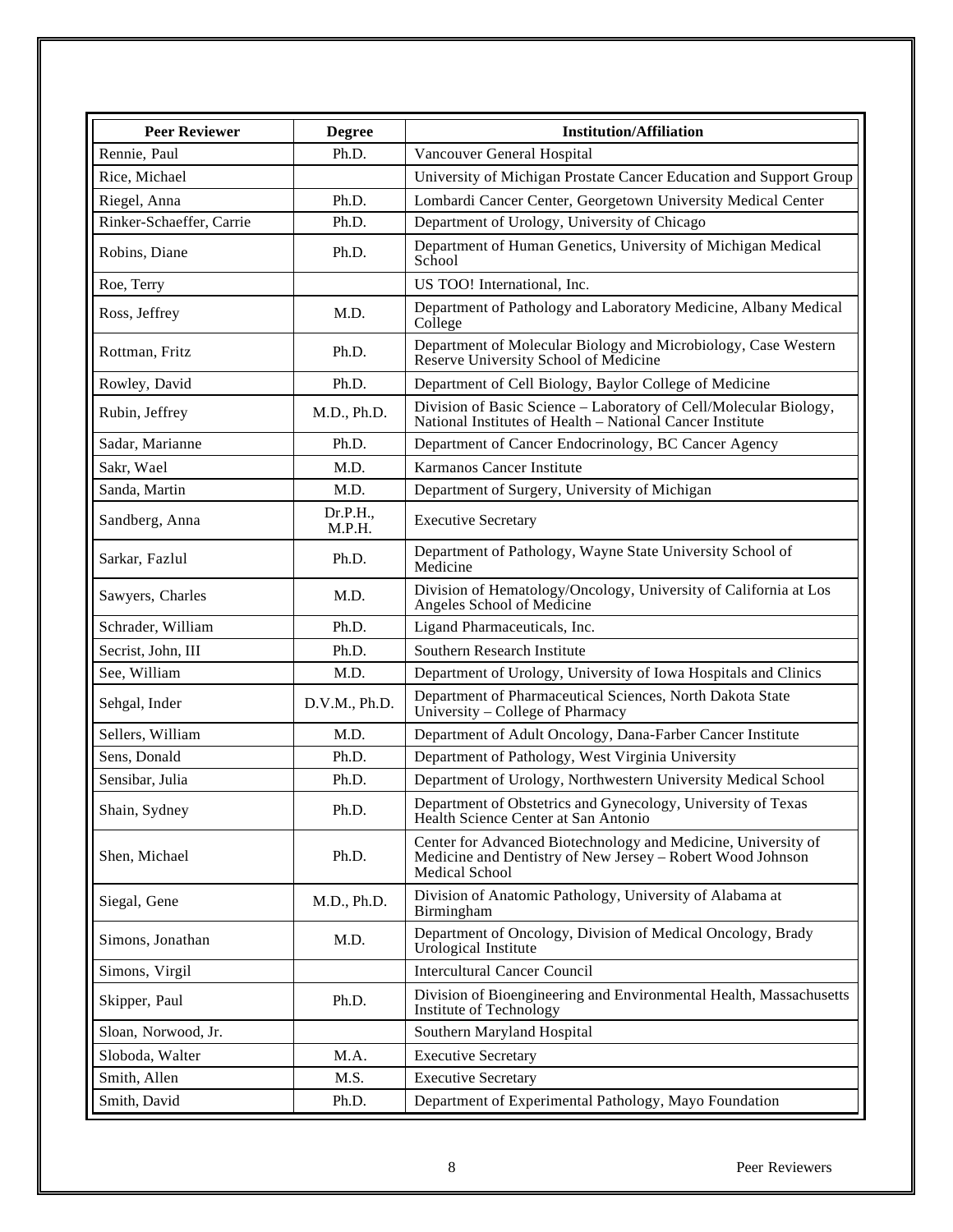| <b>Peer Reviewer</b>      | <b>Degree</b> | <b>Institution/Affiliation</b>                                                                                               |
|---------------------------|---------------|------------------------------------------------------------------------------------------------------------------------------|
| Smith, Selina             | Ph.D.         | Department of Research and Collaborative Studies, Minority Health<br>Professional Foundation                                 |
| So, Peter                 | Ph.D.         | Department of Mechanical Engineering, Massachusetts Institute of<br>Technology                                               |
| Sokoloff, Mitchell        | M.D.          | Department of Urology, University of Virginia                                                                                |
| Sosnowski, Barbara        | Ph.D.         | Department of Cell and Molecular Biology, Selective Genetics, Inc.                                                           |
| Spring, Susan             | Ph.D.         | <b>Executive Secretary</b>                                                                                                   |
| Stack, M. Sharon          | Ph.D.         | Department of Obstetrics and Gynecology, Northwestern University                                                             |
| Stearns, Mark             | Ph.D.         | Department of Pathology, Medical College of Pennsylvania and<br>Hahnemann                                                    |
| Stewart, Willie           | M.A.          | <b>American Cancer Society</b>                                                                                               |
| Strong, Theresa           | Ph.D.         | Department of Hematology/Oncology, University of Alabama at<br>Birmingham                                                    |
| Swanson, Richard          | D.D.S.        | American Cancer Society/Man to Man                                                                                           |
| Theodorescu, Dan          | M.D., Ph.D.   | Department of Urology, University of Virginia Health Sciences<br>Center                                                      |
| Thompson, Aubrey          | Ph.D.         | Department of Biological Chemistry and Genetics, University of<br><b>Texas Medical Branch</b>                                |
| Tricoli, James            | Ph.D.         | Department of Radiation Oncology, Fox Chase Cancer Center                                                                    |
| Trock, Bruce              | Ph.D.         | Lombardi Cancer Research Center, Georgetown University                                                                       |
| Tuszynski, George         | Ph.D.         | Department of Pathology, Medical College of Pennsylvania and<br>Hahnemann University                                         |
| Underhill, Charles        | Ph.D.         | Department of Cell Biology, Georgetown Medical Center                                                                        |
| Valle, Ralph              |               | US TOO! International, Inc., St. Joseph's Hospital, Wichita, Kansas                                                          |
| Vannier, Michael          | M.D.          | Department of Radiology, University of Iowa                                                                                  |
| Vazquez, Manuel           |               | <b>Intercultural Cancer Council</b>                                                                                          |
| Vessella, Robert          | Ph.D.         | Department of Urology, University of Washington Medical Center                                                               |
| Vijayakumar, Srinivasan   | M.D.          | Department of Radiation Oncology, University of Chicago/University<br>of Illinois/Michael Reese Center for Radiation Therapy |
| Wang, Zhou                | Ph.D.         | Department of Urology, Northwestern University Medical School                                                                |
| Ware, Joy                 | Ph.D.         | Department of Pathology, Medical College of Virginia/Virginia<br>Commonwealth University                                     |
| Waters, David             | D.V.M., Ph.D. | Veterinary Clinical Sciences, Purdue University                                                                              |
| Watson, Peter             | M.D.          | Department of Pathology, University of Manitoba                                                                              |
| Wei, Wei-Zen              | Ph.D.         | Department of Immunology, Karmanos Cancer Institute                                                                          |
| Williams, Briana Jill     | Ph.D.         | Department of Urology/Biochemistry, Molecular Biology, Louisiana<br><b>State University Medical Center</b>                   |
| Wilson, Brian             | Ph.D.         | Department of Medical Biophysics, Ontario Cancer Institute/<br>University of Toronto                                         |
| Wilson, Michael           | Ph.D.         | Research Service, Veterans' Administration Medical Center                                                                    |
| Wolgemuth-Jarashow, Debra | Ph.D.         | Department of Genetics and Development, Columbia University<br>College of Physicians and Surgeons                            |
| Wood, F. Edward           | Ph.D.         | <b>Executive Secretary</b>                                                                                                   |